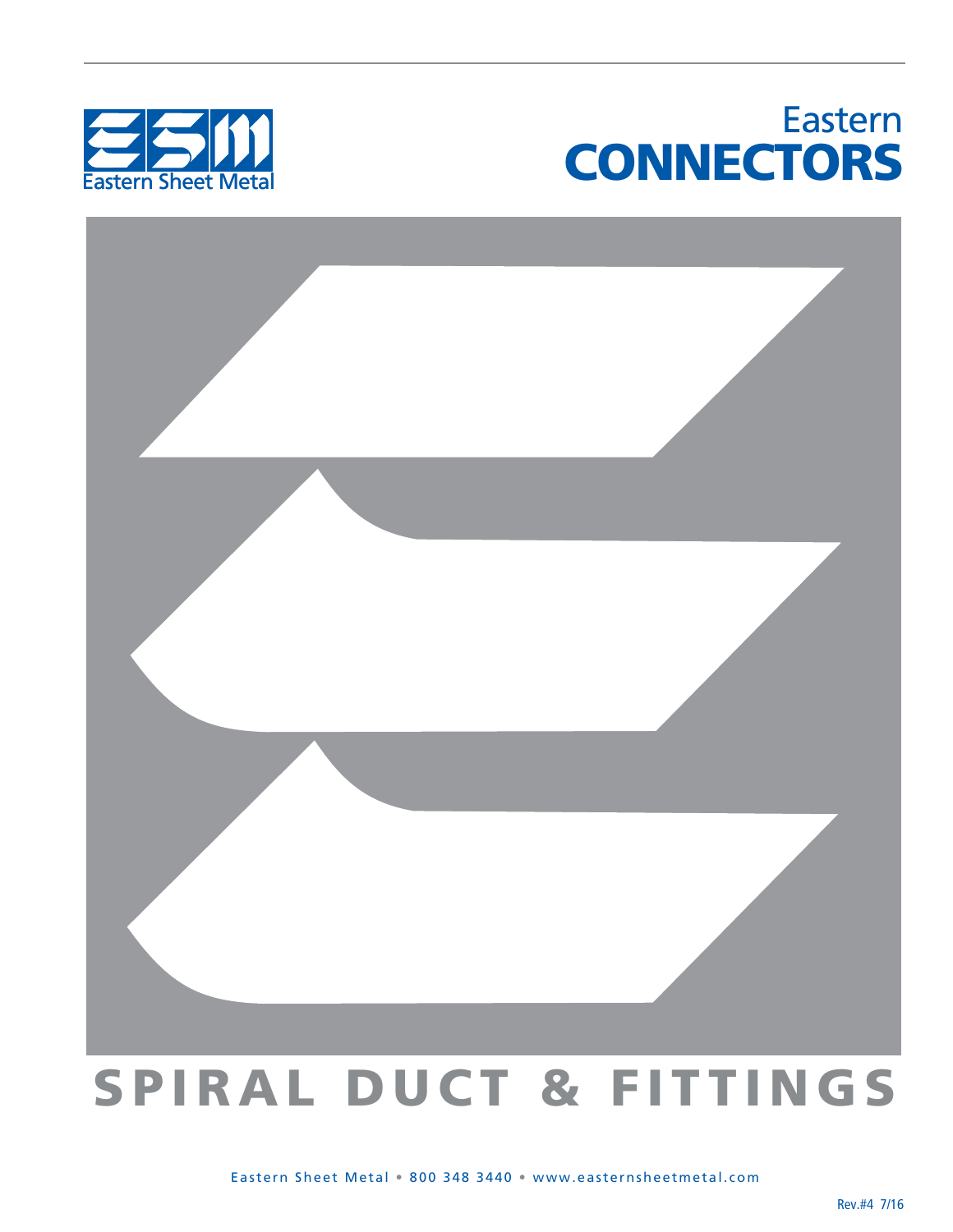



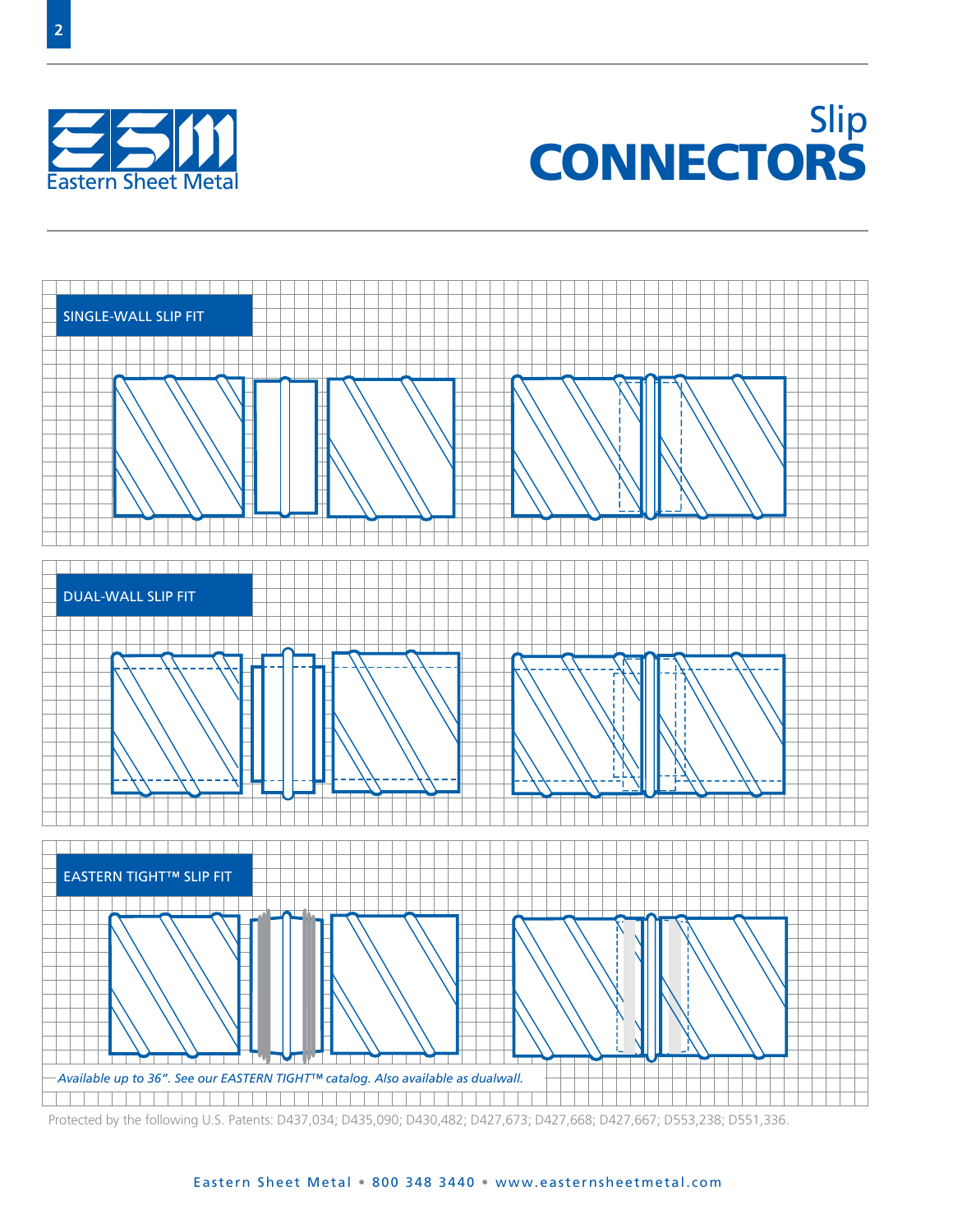

### Eastern Flange EASHIM CONNECTORS

Eastern Flange\* is an 18-gauge galvanized steel flange for assembling spiral pipe and fittings. It is attached to the end of the duct by spot welding and sealing.

Eastern Flange is joined in the field using #10 TEK screws, on 8" centers, and a sealing gasket. The butyl, or neoprene gasket, is placed between mating flanges with the flanges screwed together.

When the Eastern Flange is provided for dual-wall spiral duct and fittings, a second factory installed flange is installed to keep the inner liner concentric and to eliminate the need to make a connection at the inner wall.

Eastern Flange connectors are covered by one or more of the following U.S. Patents: 7,287,407; D518,885; D517,679; D516,698; D516,697.